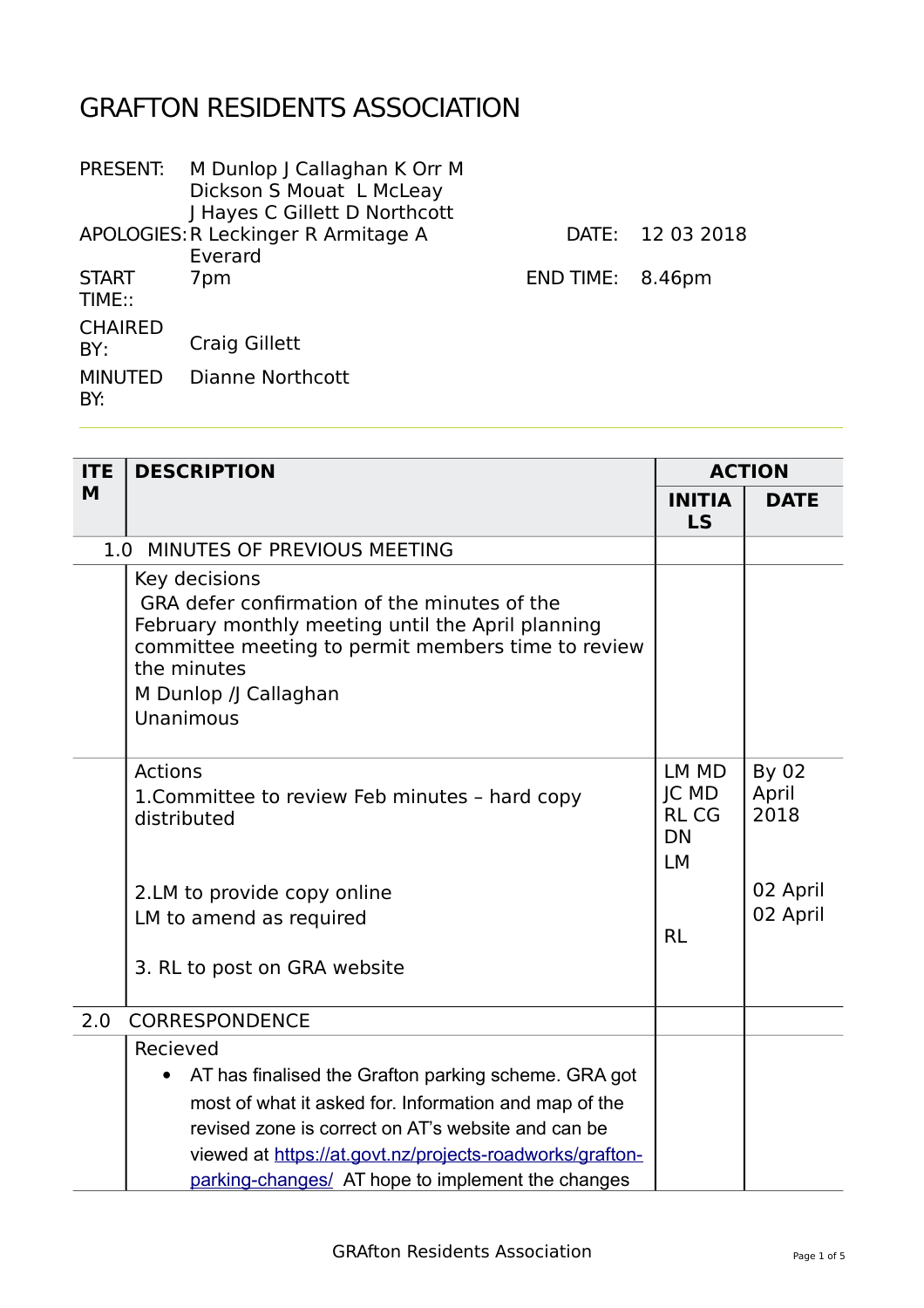| <b>ITE</b> | <b>DESCRIPTION</b>                                                                                                                                                                                                                                  | <b>ACTION</b>       |                             |
|------------|-----------------------------------------------------------------------------------------------------------------------------------------------------------------------------------------------------------------------------------------------------|---------------------|-----------------------------|
| M          |                                                                                                                                                                                                                                                     | <b>INITIA</b><br>LS | <b>DATE</b>                 |
|            | by May this year.                                                                                                                                                                                                                                   |                     |                             |
|            | Stop Auckland Sewage Overflows Coalition (SASOC) and GRA<br>have been asked to submit on the 35 year Auckland Stormwater<br>Consent application. Rick has attended meetings with SASOC<br>and Healthy Waters, and a submission will be forthcoming. | <b>RL</b>           | <b>Not</b><br>specifie<br>d |
|            | <b>Actions</b>                                                                                                                                                                                                                                      | <b>RL</b>           | By 02                       |
|            | Post the following info on GRA website/ FB:                                                                                                                                                                                                         | AM                  | April<br>2018               |
|            | Grafton parking scheme revised zone is correct on AT's website and                                                                                                                                                                                  |                     |                             |
|            | can be viewed at https://at.govt.nz/projects-                                                                                                                                                                                                       |                     |                             |
|            | roadworks/grafton-parking-changes/ AT hope to implement                                                                                                                                                                                             |                     |                             |
|            | the changes by May this year.                                                                                                                                                                                                                       |                     |                             |
| 2.0        | LONG TERM PLAN WITH PIPPA COOM CHAIR WLB                                                                                                                                                                                                            |                     |                             |
|            | Key points                                                                                                                                                                                                                                          |                     |                             |
|            | AC simultaneously consulting                                                                                                                                                                                                                        |                     |                             |
|            | 1. 10 Year Budget                                                                                                                                                                                                                                   |                     |                             |
|            | 2. Auckland Plan 2050                                                                                                                                                                                                                               |                     |                             |
|            | 3. Proposed Regional Pest Management Plan                                                                                                                                                                                                           |                     |                             |
|            | 4. Draft Auckland Waste Management plan                                                                                                                                                                                                             |                     |                             |
|            | 5. Local Board Priorities (In our case, Waitemata<br>Local Board)                                                                                                                                                                                   |                     |                             |
|            | <b>Consultations close 28 March 2018-03-13</b>                                                                                                                                                                                                      |                     |                             |
|            | All consultation documents and feedback                                                                                                                                                                                                             |                     |                             |
|            | forms are <b>Online</b> akhaveyoursay.nz                                                                                                                                                                                                            |                     |                             |
|            | <b>Paper copies</b> at any library, council<br>$\bullet$                                                                                                                                                                                            |                     |                             |
|            | service centre or local board office                                                                                                                                                                                                                |                     |                             |
|            | Or call 09 301 0101                                                                                                                                                                                                                                 |                     |                             |
|            | Or email<br>$\bullet$                                                                                                                                                                                                                               |                     |                             |
|            | akhaveyoursay@aucklandcouncil.govt.nz                                                                                                                                                                                                               |                     |                             |
|            | and ask for forms to be mailed to you                                                                                                                                                                                                               |                     |                             |
|            | Comment on Twitter @AklCouncil and<br>$\bullet$<br>#haveyoursay                                                                                                                                                                                     |                     |                             |
|            | Post on facebook.com/aklcouncil<br>$\bullet$                                                                                                                                                                                                        |                     |                             |
|            | Pippa advises                                                                                                                                                                                                                                       |                     |                             |
|            | She personally reads all responses                                                                                                                                                                                                                  |                     |                             |
|            | Easier to do so when feedback is given online                                                                                                                                                                                                       |                     |                             |
|            | Online offers space to expand our responses                                                                                                                                                                                                         |                     |                             |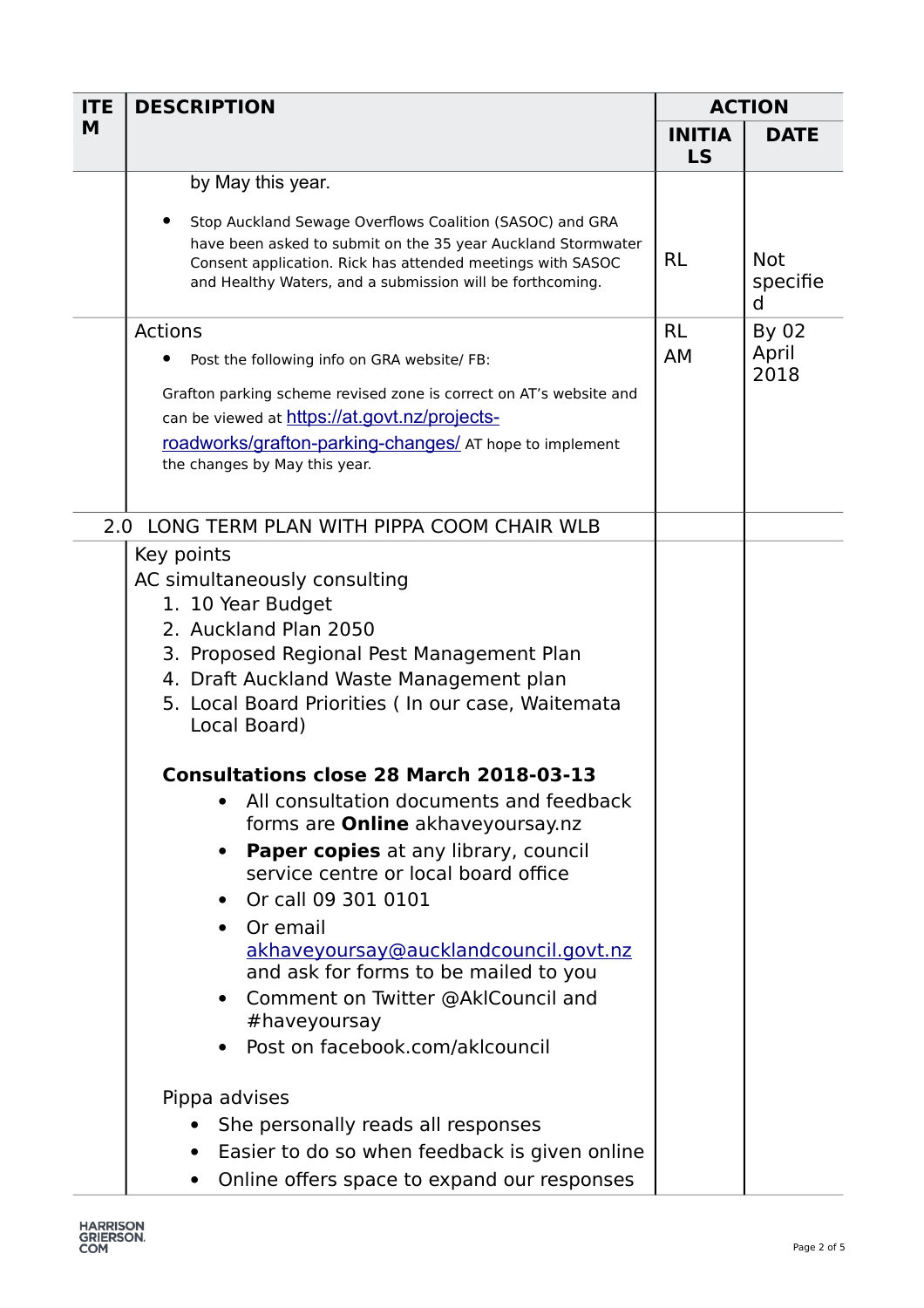| <b>ITE</b> | <b>DESCRIPTION</b>                                                                                                                                                                                                                                                                                                                                                                                                                                                                                                                                                                                                                                                                                                                                | <b>ACTION</b>                   |             |
|------------|---------------------------------------------------------------------------------------------------------------------------------------------------------------------------------------------------------------------------------------------------------------------------------------------------------------------------------------------------------------------------------------------------------------------------------------------------------------------------------------------------------------------------------------------------------------------------------------------------------------------------------------------------------------------------------------------------------------------------------------------------|---------------------------------|-------------|
| M          |                                                                                                                                                                                                                                                                                                                                                                                                                                                                                                                                                                                                                                                                                                                                                   | <b>INITIA</b><br>LS             | <b>DATE</b> |
|            | Acknowledges there is public scepticism with<br>$\bullet$<br>council consultation process, urges us to<br>respond individually and as GRA<br>She notes the lack of reference to and<br>$\bullet$<br>protections for built heritage in Question 5 of<br>the Auckland Plan 2050.<br>She notes a lack of specific measurable<br>$\bullet$<br>targets<br>In discussion we decided some points GRA and                                                                                                                                                                                                                                                                                                                                                 |                                 |             |
|            | Grafton individuals will feedback about<br>1. The need to connect the Carlton Gore<br>cycleway to K Road - complete the link.<br>2. Outhwaite Park playground renewal, a<br>WLB project for 2018/19 welcome but<br>should be in context of whole park<br>renewal and should respond to how the<br>park works for the community<br>3. Desire for a pedestrian crossing on Park<br>Road, near Grafton Gates to safely<br>connect Grafton and the Domain<br>4. Support for residential slow speed<br>zones for Grafton streets/roads<br>5. Readiness to be a test case for<br>residential slow speed zones under the<br>Regional Land Transport Plan<br>6. Need for Auckland Plan 2050 to specify<br>built heritage and how it is to be<br>protected |                                 |             |
|            | Note 1. Point was raised about Grafton Bridge<br>being open to cars on public holidays. Discussion<br>revealed division of opinion among GRA members.<br>Further consultation needed                                                                                                                                                                                                                                                                                                                                                                                                                                                                                                                                                              |                                 |             |
|            | Note 2. Meeting realised AC's monthly newsletter is<br>not delivered to at least some Grafton letterboxes.                                                                                                                                                                                                                                                                                                                                                                                                                                                                                                                                                                                                                                        |                                 |             |
|            | <b>Actions</b><br>All Grafton Residents who did not receive Our<br><b>Auckland To Tatou Tamaki Makaurau March 2018</b><br>Should contact ourauckland@aucklandcouncil.govt.nz<br>This is important as the council uses Our Auckland<br>to keep us up to date as they are legislatively required<br>to do                                                                                                                                                                                                                                                                                                                                                                                                                                           | All<br>Grafton<br>Reside<br>nts | now         |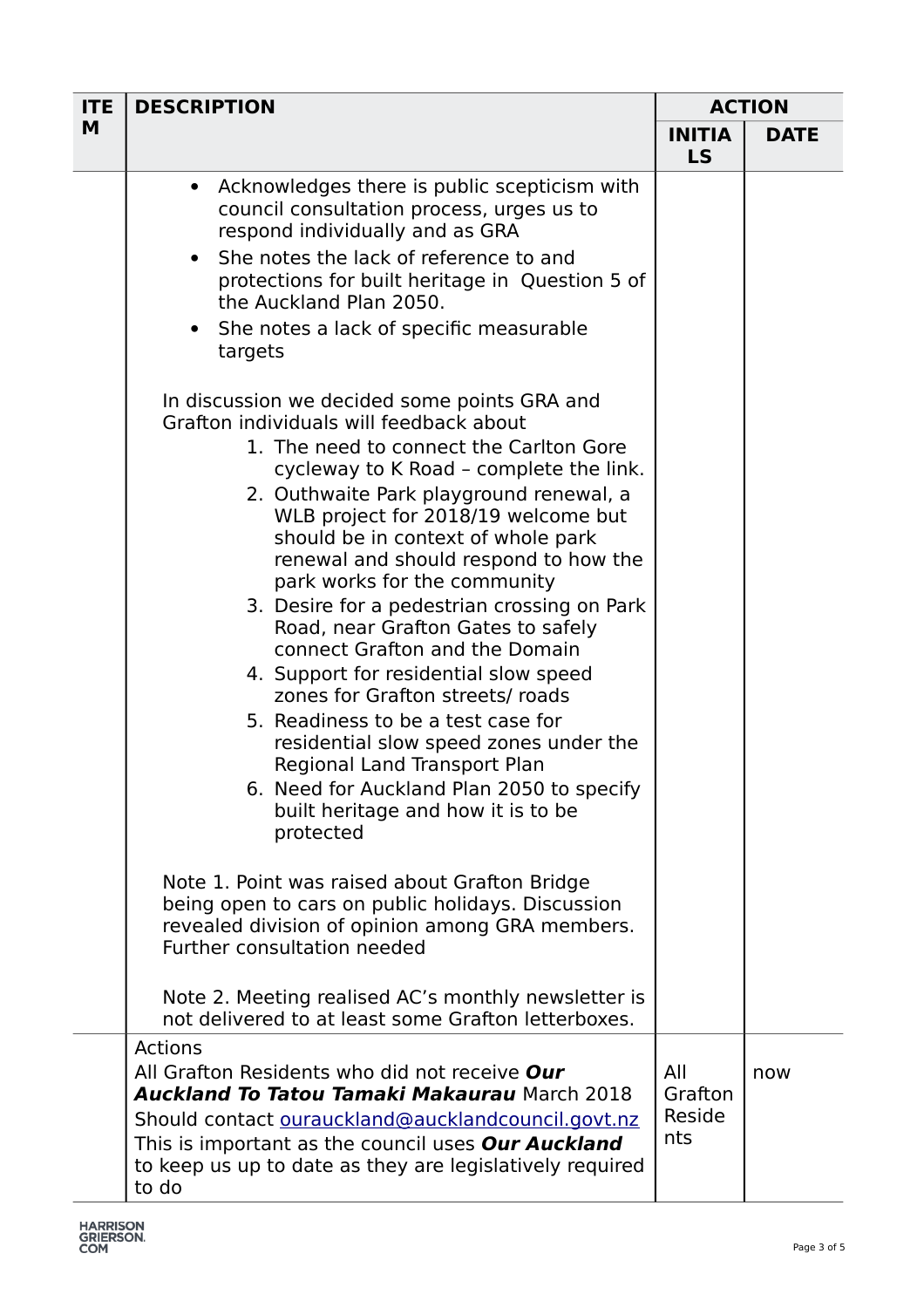| <b>ITE</b> | <b>DESCRIPTION</b>                                                                                                                                                                                                                                                                                                                                  | <b>ACTION</b>                                  |                                              |
|------------|-----------------------------------------------------------------------------------------------------------------------------------------------------------------------------------------------------------------------------------------------------------------------------------------------------------------------------------------------------|------------------------------------------------|----------------------------------------------|
| M          |                                                                                                                                                                                                                                                                                                                                                     | <b>INITIA</b><br>LS                            | <b>DATE</b>                                  |
|            |                                                                                                                                                                                                                                                                                                                                                     |                                                |                                              |
|            | 3.0 VISION GRAFTON                                                                                                                                                                                                                                                                                                                                  |                                                |                                              |
|            | Update received from JC/DN<br>Small group consultations underway by GRA<br>planning committee members<br>This included first group of people to be<br>consulted who work in Grafton<br>This data needs to be entered<br>Third quarterly report due to AC 20 March 2018<br>Plan for consultation at Grafton's Neighbours<br>Day picnic 25 March 2018 |                                                |                                              |
|            | <b>Actions</b><br>1. M Dickson to provide final version of Vision Grafton<br>agreement<br>2. Put this in a drive share (to be established)<br>3. Write Vision Grafton Third quarterly report                                                                                                                                                        | <b>MDicks</b><br>on.<br><b>RL</b><br><b>RL</b> | 19<br>March<br><b>By 20</b><br>march<br>2018 |
|            | 4.0 FINANCIALS                                                                                                                                                                                                                                                                                                                                      |                                                |                                              |
|            | Update from M Dickson - little change to GRA<br>accounts<br>JC reported progress on the purchase of a lock for the<br>Liberal Catholic Church to permit key pad entry for<br>GRA and key entry for church members. Quotation for<br>this work received, awaiting church insurers response                                                           |                                                |                                              |
|            | <b>Actions</b>                                                                                                                                                                                                                                                                                                                                      |                                                |                                              |
|            | 5.0 GENERAL BUSINESS                                                                                                                                                                                                                                                                                                                                |                                                |                                              |
|            | Key decisions<br>a) Moot: Are people happy to record the GRA meetings?<br>No decision required – diversity of responses – will<br>discuss further<br>b) Announce: Town hall style meeting this Thursday at                                                                                                                                          |                                                |                                              |